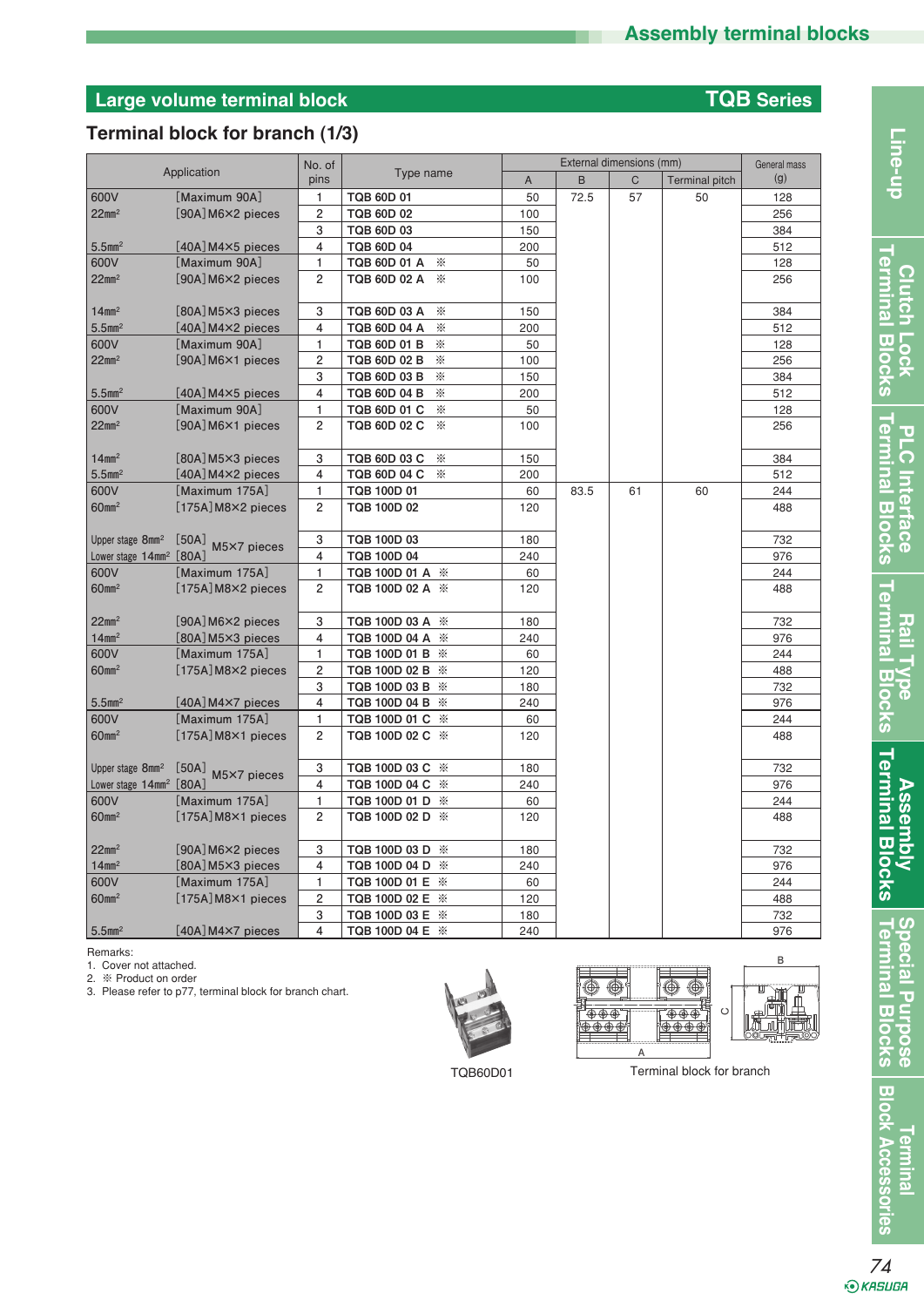# **Large volume terminal block TQB Series**

# **Terminal block for branch (2/3)**

|                               |                                         | No. of         | External dimensions (mm) |              |     |              | General mass          |      |
|-------------------------------|-----------------------------------------|----------------|--------------------------|--------------|-----|--------------|-----------------------|------|
|                               | Application                             | pins           | Type name                | $\mathsf{A}$ | B   | $\mathsf{C}$ | <b>Terminal pitch</b> | (g)  |
| 600V                          | [Maximum 310A]                          | $\mathbf{1}$   | TQB 200D 01              | 77.5         | 120 | 66           | 77.5                  | 428  |
| 150mm <sup>2</sup>            | $[310A]$ M10×2 pieces                   | $\overline{2}$ | TQB 200D 02              | 155          |     |              |                       | 856  |
| $22$ mm <sup>2</sup>          | $[90A]$ M6 $\times$ 4 pieces            | 3              | TQB 200D 03              | 232.5        |     |              |                       | 1284 |
| $14$ mm <sup>2</sup>          | $[80A]$ M5 $\times$ 3 pieces            | $\overline{4}$ | TQB 200D 04              | 310          |     |              |                       | 1712 |
| 600V                          | Maximum 310A]                           | $\mathbf{1}$   | TQB 200D 01 A ※          | 77.5         |     |              |                       | 428  |
| $150$ mm <sup>2</sup>         | $[310A]$ M10×2 pieces                   |                |                          |              |     |              |                       |      |
|                               |                                         | $\overline{2}$ | TQB 200D 02 A ※          | 155          |     |              |                       | 856  |
| $22$ mm <sup>2</sup>          | [90A] M6×2 pieces                       |                |                          |              |     |              |                       |      |
| $14$ mm <sup>2</sup>          | $[80A]$ M5 $\times$ 3 pieces            | 3              | TQB 200D 03 A ※          | 232.5        |     |              |                       | 1284 |
| $5.5$ mm <sup>2</sup>         | $[40A]$ M4 $\times$ 3 pieces            | $\overline{4}$ | TQB 200D 04 A ※          | 310          |     |              |                       | 1712 |
| 600V                          | Maximum 310Al                           | $\mathbf{1}$   | TQB 200D 01 B ※          | 77.5         |     |              |                       | 428  |
| 150mm <sup>2</sup>            | $[310A]$ M10×2 pieces                   | 2              | TQB 200D 02 B ※          | 155          |     |              |                       | 856  |
| $14$ mm <sup>2</sup>          | $[80A]$ M5 $\times$ 3 pieces            | 3              | TQB 200D 03 B ※          | 232.5        |     |              |                       | 1284 |
| $5.5$ mm <sup>2</sup>         | $[40A]$ M4 $\times$ 6 pieces            | 4              | TQB 200D 04 B ※          | 310          |     |              |                       | 1712 |
| 600V                          | [Maximum 310A]                          | $\mathbf{1}$   | TQB 200D 01 C ※          | 77.5         |     |              |                       | 428  |
| 150mm <sup>2</sup>            | $[310A]$ M10×2 pieces                   | $\overline{c}$ | TQB 200D 02 C ※          | 155          |     |              |                       | 856  |
|                               |                                         | 3              | TQB 200D 03 C ※          | 232.5        |     |              |                       | 1284 |
| $14$ mm <sup>2</sup>          | [80A] M5×7 pieces                       | $\overline{4}$ | TQB 200D 04 C ※          | 310          |     |              |                       | 1712 |
| 600V                          | Maximum 310A]                           | 1              | TQB 200D 01 D ※          | 77.5         |     |              |                       | 428  |
| $150$ mm <sup>2</sup>         | $[310A]$ M10×1 pieces                   | $\overline{c}$ | TQB 200D 02 D ※          | 155          |     |              |                       | 856  |
| $22$ mm <sup>2</sup>          | [90A] M6×4 pieces                       | 3              | TQB 200D 03 D ※          | 232.5        |     |              |                       | 1284 |
| $14$ mm <sup>2</sup>          | [80A] M5×3 pieces                       | 4              | TQB 200D 04 D ※          | 310          |     |              |                       | 1712 |
| 600V<br>$150$ mm <sup>2</sup> | [Maximum 310A]<br>$[310A]$ M10×1 pieces | $\mathbf{1}$   | TQB 200D 01 E ※          | 77.5         |     |              |                       | 428  |
|                               |                                         | $\overline{2}$ | TQB 200D 02 E ※          | 155          |     |              |                       | 856  |
| $22$ mm <sup>2</sup>          | [90A] M6×2 pieces                       |                |                          |              |     |              |                       |      |
| $14$ mm <sup>2</sup>          | $[80A]$ M5 $\times$ 3 pieces            | 3              | TQB 200D 03 E ※          | 232.5        |     |              |                       | 1284 |
| $5.5$ mm <sup>2</sup>         | $[40A]$ M4 $\times$ 3 pieces            | 4              | TQB 200D 04 E ※          | 310          |     |              |                       | 1712 |
| 600V                          | Maximum 310Al                           | $\mathbf{1}$   | TQB 200D 01 F ※          | 77.5         |     |              |                       | 428  |
| $150$ mm <sup>2</sup>         | $[310A]$ M10 $\times$ 1 pieces          | $\overline{2}$ | TQB 200D 02 F            | 155          |     |              |                       | 856  |
| $14$ mm <sup>2</sup>          | $[80A]$ M5 $\times$ 3 pieces            | 3              | TQB 200D 03 F ※          | 232.5        |     |              |                       | 1284 |
| $5.5$ mm <sup>2</sup>         | $[40A]$ M4 $\times$ 6 pieces            | 4              | TQB 200D 04 F ※          | 310          |     |              |                       | 1712 |
| 600V                          | [Maximum 310A]                          | $\mathbf{1}$   | TQB 200D 01 G ※          | 77.5         |     |              |                       | 428  |
| $150$ mm <sup>2</sup>         | $[310A]$ M10×1 pieces                   | 2              | TQB 200D 02 G ※          | 155          |     |              |                       | 856  |
|                               |                                         | 3              | TQB 200D 03 G ※          | 232.5        |     |              |                       | 1284 |
| $14$ mm <sup>2</sup>          | [80A] M5×7 pieces                       | $\overline{4}$ | TQB 200D 04 G ※          | 310          |     |              |                       | 1712 |

Remarks:

1. Cover not attached.

2. ※ Product on order

3. Please refer to p77, terminal block for branch chart.



TQB60D01





Terminal block for branch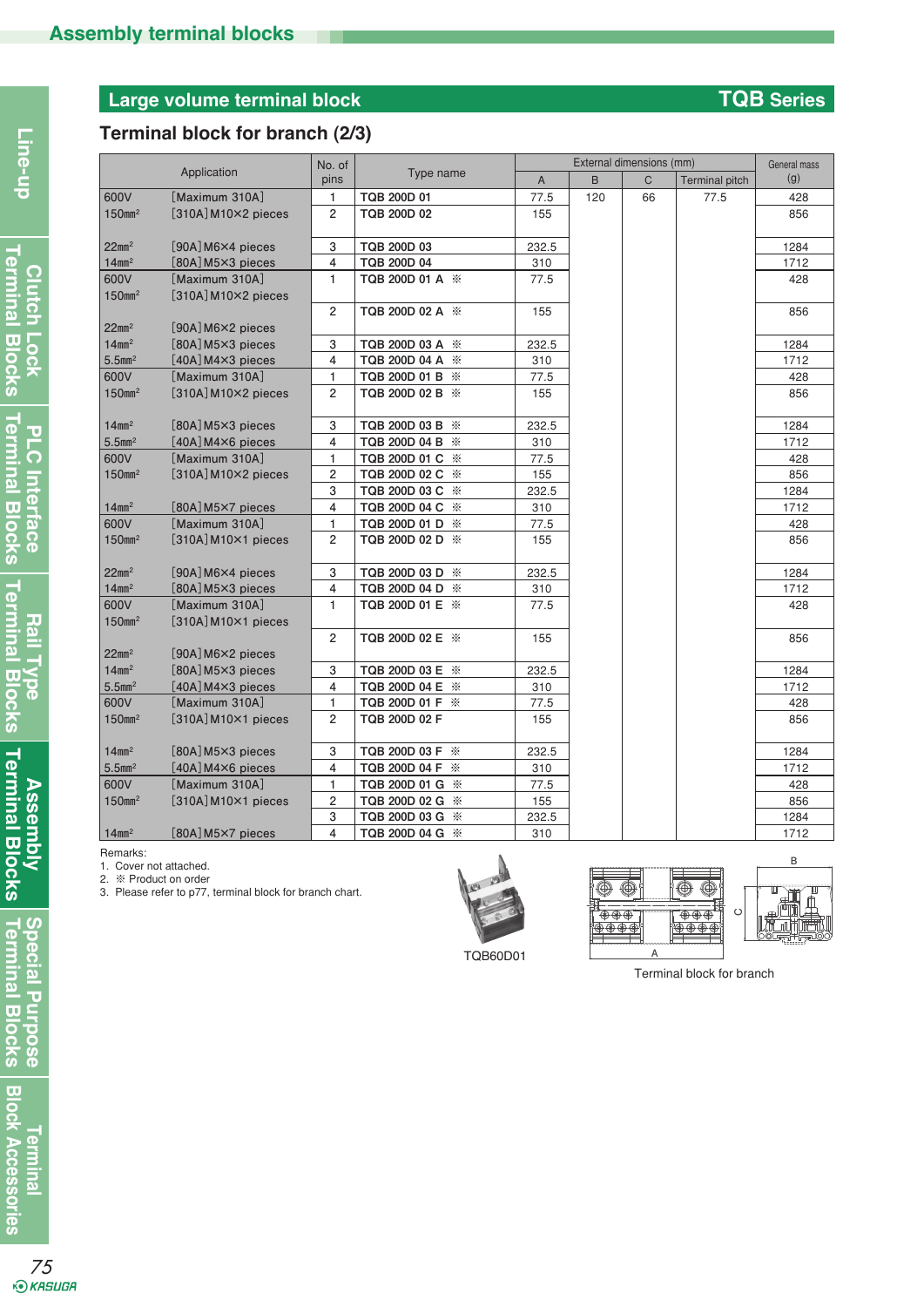# **Large volume terminal block TQB Series**

### **Terminal block for branch (3/3)**

|                       |                                | No. of         |                    |                | External dimensions (mm) |              |                       |      |
|-----------------------|--------------------------------|----------------|--------------------|----------------|--------------------------|--------------|-----------------------|------|
|                       | Application                    | pins           | Type name          | $\overline{A}$ | B                        | $\mathsf{C}$ | <b>Terminal pitch</b> | (g)  |
| 600V                  | [Maximum 440A]                 | $\mathbf{1}$   | TQB 400D 01        | 112            | 150                      | 100          | 112                   | 1009 |
| $200$ mm <sup>2</sup> | $[440A]$ M12 $\times$ 2 pieces |                |                    |                |                          |              |                       |      |
|                       |                                | 2              | <b>TQB 400D 02</b> | 224            |                          |              |                       | 2018 |
| 100mm <sup>2</sup>    | $[240A]$ M10×2 pieces          |                |                    |                |                          |              |                       |      |
| 60mm <sup>2</sup>     | $[175A]$ M8 $\times$ 1 pieces  | 3              | TQB 400D 03        | 336            |                          |              |                       | 3027 |
| $22$ mm <sup>2</sup>  | [90A] M6×2 pieces              | $\overline{4}$ | <b>TQB 400D 04</b> | 448            |                          |              |                       | 4036 |
|                       | (for voltmeter) M4×1 pieces    |                |                    |                |                          |              |                       |      |
| 600V                  | Maximum 440A]                  | $\mathbf{1}$   | TQB 400D 01 A ※    | 112            |                          |              |                       | 1009 |
| 200mm <sup>2</sup>    | $[440A]$ M12×2 pieces          | $\overline{2}$ | TQB 400D 02 A ※    | 224            |                          |              |                       | 2018 |
|                       |                                |                |                    |                |                          |              |                       |      |
| 60mm <sup>2</sup>     | $[175A]$ M8 $\times$ 3 pieces  | 3              | TQB 400D 03 A ※    | 336            |                          |              |                       | 3027 |
| $22$ mm <sup>2</sup>  | [90A] M6×2 pieces              | 4              | TQB 400D 04 A ※    | 448            |                          |              |                       | 4036 |
| 600V                  | Maximum 440A]                  | $\mathbf{1}$   | TQB 400D 01 B ※    | 112            |                          |              |                       | 1009 |
| $200$ mm <sup>2</sup> | $[440A]$ M12×2 pieces          | $\overline{2}$ | TQB 400D 02 B ※    | 224            |                          |              |                       | 2018 |
|                       |                                | 3              | TQB 400D 03 B ※    | 336            |                          |              |                       | 3027 |
| $22$ mm <sup>2</sup>  | [90A] M6×7 pieces              | $\overline{4}$ | TQB 400D 04 B ※    | 448            |                          |              |                       | 4036 |
| 600V                  | [Maximum 440A]                 | $\mathbf{1}$   | TQB 400D 01 C ※    | 112            |                          |              |                       | 1009 |
| 200mm <sup>2</sup>    | $[440A]$ M12×2 pieces          | $\overline{c}$ | TQB 400D 02 C ※    | 224            |                          |              |                       | 2018 |
|                       |                                |                |                    |                |                          |              |                       |      |
| $22$ mm <sup>2</sup>  | [90A] M6×2 pieces              | 3              | TQB 400D 03 C ※    | 336            |                          |              |                       | 3027 |
| $14$ mm <sup>2</sup>  | $[80A]$ M5 $\times$ 7 pieces   | $\overline{4}$ | TQB 400D 04 C ※    | 448            |                          |              |                       | 4036 |
| 600V                  | Maximum 440A]                  | $\mathbf{1}$   | TQB 400D 01 D ※    | 112            |                          |              |                       | 1009 |
| $200$ mm <sup>2</sup> | $[440A]$ M12×1 pieces          |                |                    |                |                          |              |                       |      |
|                       |                                | $\overline{2}$ | TQB 400D 02 D ※    | 224            |                          |              |                       | 2018 |
| $100$ mm <sup>2</sup> | $[240A]$ M10×2 pieces          |                |                    |                |                          |              |                       |      |
| 60mm <sup>2</sup>     | $[175A]$ M8 $\times$ 1 pieces  | 3              | TQB 400D 03 D ※    | 336            |                          |              |                       | 3027 |
| $22$ mm <sup>2</sup>  | [90A] M6×2 pieces              | $\overline{4}$ | TQB 400D 04 D ※    | 448            |                          |              |                       | 4036 |
| 600V                  | [Maximum 440A]                 | $\mathbf{1}$   | TQB 400D 01 E ※    | 112            |                          |              |                       | 1009 |
| $200$ mm <sup>2</sup> | $[440A]$ M12×1 pieces          | $\overline{c}$ | TQB 400D 02 E ※    | 224            |                          |              |                       | 2018 |
|                       |                                |                |                    |                |                          |              |                       |      |
| 60mm <sup>2</sup>     | $[175A]$ M8 $\times$ 3 pieces  | 3              | TQB 400D 03 E ※    | 336            |                          |              |                       | 3027 |
| $22$ mm <sup>2</sup>  | [90A] M6×2 pieces              | $\overline{4}$ | TQB 400D 04 E ※    | 448            |                          |              |                       | 4036 |
| 600V                  | [Maximum 440A]                 | 1              | TQB 400D 01 F ※    | 112            |                          |              |                       | 1009 |
| $200$ mm <sup>2</sup> | $[440A]$ M12×1 pieces          | 2              | TQB 400D 02 F ※    | 224            |                          |              |                       | 2018 |
|                       |                                | 3              | TQB 400D 03 F ※    | 336            |                          |              |                       | 3027 |
| $22$ mm <sup>2</sup>  | [90A] M6×7 pieces              | 4              | TQB 400D 04 F ※    | 448            |                          |              |                       | 4036 |
| 600V                  | Maximum 440A]                  | 1              | TQB 400D 01 G ※    | 112            |                          |              |                       | 1009 |
| $200$ mm <sup>2</sup> | $[440A]$ M12×1 pieces          | $\overline{2}$ | TQB 400D 02 G ※    | 224            |                          |              |                       | 2018 |
|                       |                                |                |                    |                |                          |              |                       |      |
| $22$ mm <sup>2</sup>  | [90A] M6×2 pieces              | 3              | TQB 400D 03 G ※    | 336            |                          |              |                       | 3027 |
| $14$ mm <sup>2</sup>  | [80A] M5×7 pieces              | 4              | TQB 400D 04 G ※    | 448            |                          |              |                       | 4036 |

Remarks:

1. Cover not attached.

2. ※ Product on order

3. Please refer to p77, terminal block for branch chart.

#### **Rating when the product is used as UL certified part**

|                  |                | UL standard (UL1059)    |                         |                                              |         |                          |  |  |  |  |
|------------------|----------------|-------------------------|-------------------------|----------------------------------------------|---------|--------------------------|--|--|--|--|
| <b>Type</b>      | Type name      | Rated<br>voltage<br>(V) | Rated<br>current<br>(A) | Applicable wire<br>AWG Note                  | FW Note | <b>Tightening torque</b> |  |  |  |  |
| For              | TQB60D         | 600                     | 85                      | Inlet side: AWG 10 to 4                      |         | $M6:4N \cdot m$          |  |  |  |  |
| <b>Branching</b> |                |                         |                         | Outlet side : AWG $16 \sim 10$               |         | $M4:1.4N \cdot m$        |  |  |  |  |
|                  | <b>TQB100D</b> | 600                     | 130                     | Inlet side: AWG 8 to 1                       |         | $MS: 8N \cdot m$         |  |  |  |  |
|                  |                |                         |                         | Outlet side : AWG $12\sim 6$                 |         | $M5:2.2N \cdot m$        |  |  |  |  |
|                  | <b>TQB200D</b> | 600                     | 230                     | Inlet side: AWG 1/0 to 4/0                   |         | $M10:15N \cdot m$        |  |  |  |  |
|                  |                |                         |                         | Outlet side : M6 : AWG $10\nightharpoonup 4$ |         | $M6:4N \cdot m$          |  |  |  |  |
|                  |                |                         |                         | Outlet side : M5 : AWG1 $2 \sim 6$           |         | $M5:2.2N \cdot m$        |  |  |  |  |
|                  | <b>TQB400D</b> | 600                     | 335                     | Inlet side: 350 to 400kcmil                  |         | $M12:25N \cdot m$        |  |  |  |  |
|                  |                |                         |                         | Outlet side: M10: AWG 1/0 to 4/0             |         | $M10:15N \cdot m$        |  |  |  |  |
|                  |                |                         |                         | Outlet side: M8: AWG 4 to 1                  |         | $MS: 8N \cdot m$         |  |  |  |  |
|                  |                |                         |                         | Outlet side: M6: AWG 10 to 4                 |         | $M6:4N \cdot m$          |  |  |  |  |
|                  |                |                         |                         | Outlet side: M4: AWG 14 to 10                |         | $M4:1.4N \cdot m$        |  |  |  |  |

Remark: 1. Please use crimp contacts of UL standard products.

2. FW1: factory wiring

|                                                               | ì                               |
|---------------------------------------------------------------|---------------------------------|
| ×<br>$\overline{1}$<br>۰<br>Ū<br>I<br>ł<br>ł<br>ı             | d                               |
| ×<br>Ī<br>۰<br>۰<br>Ī<br>Ū<br>I<br>ı<br>۰<br>i<br>d<br>ł<br>à | i<br>J<br>۰<br>h<br>i<br>ï<br>Ľ |
| ×<br>$\mathbf{r}$<br>۰<br>ä<br>I<br>ī<br>i                    | J.<br>ı<br>h<br>ì<br>S          |
| Ţ<br>١<br>١                                                   | I                               |
| ï<br>۰<br>٠<br>U<br>I<br>j<br>ł                               | d<br>ċ<br>ł<br>þ                |
|                                                               | ſ<br>÷<br>÷<br>۰                |

**Clutch Lock<br>Terminal Blocks** 

**PLC Interface<br>Terminal Blocks** 

**Rail Type Assembly<br>Terminal Blocks Terminal Blocks**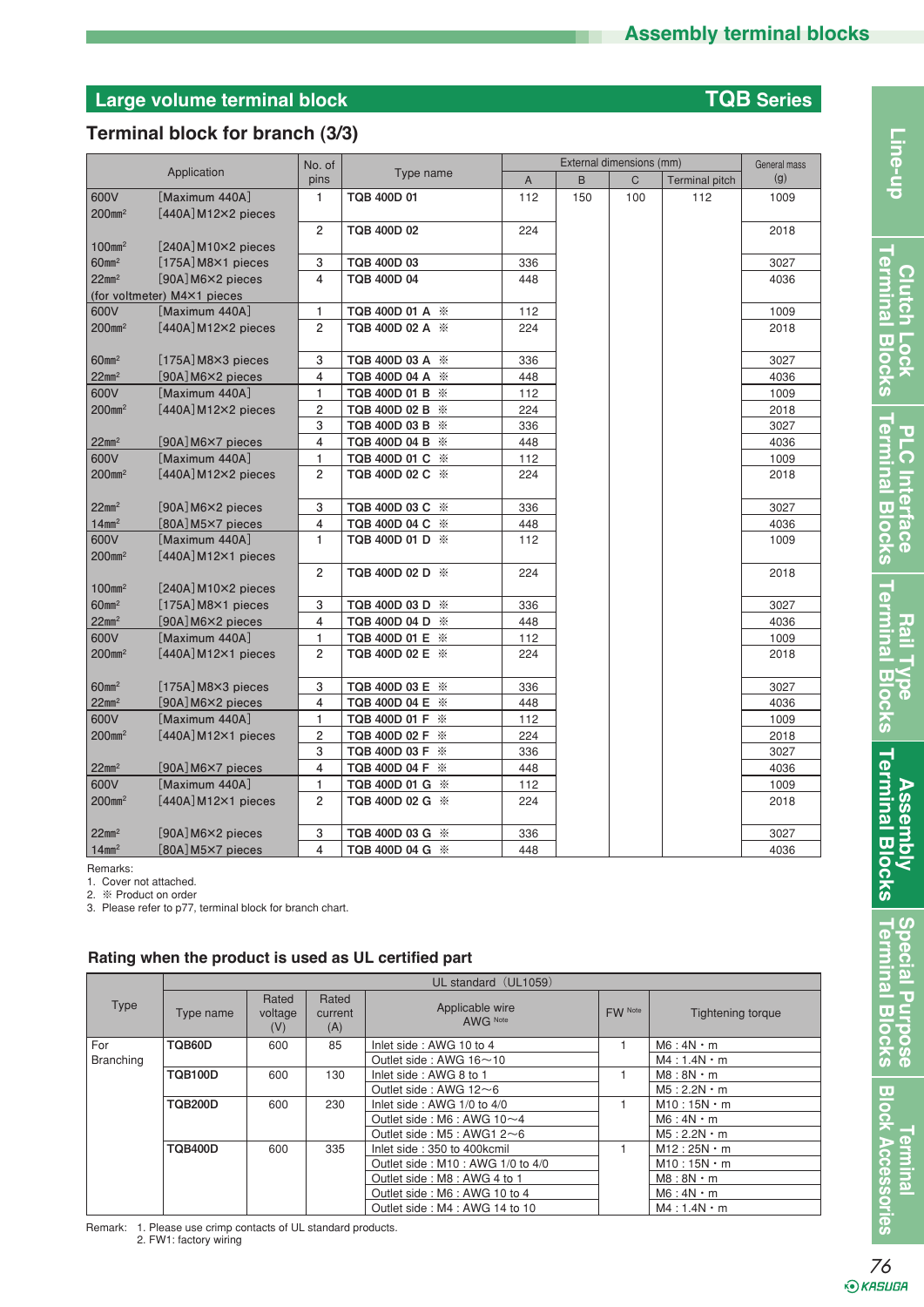# **Large volume assembly terminal block TQB Series**

# **Terminal block for branch chart**

|                  |   | Rate                      |                                                                       | <b>Terminal screw</b> |                       | Rated insulation     |                                |         |
|------------------|---|---------------------------|-----------------------------------------------------------------------|-----------------------|-----------------------|----------------------|--------------------------------|---------|
| Basic type name  |   | Inlet side                |                                                                       | Outlet side           |                       | Inlet side           | Outlet side                    | voltage |
| <b>TQB 60 D</b>  |   | 22mm <sup>2</sup> [90A]   | $5.5$ mm <sup>2</sup> $\times$ 10                                     | [40A]                 | Total: Less than 90A  | $M6X2$ pieces        | $M4\times5$ pieces             | 600V    |
| TQB 60 D A       | ⋇ |                           | $14$ mm <sup>2</sup> $\times$ 6                                       | [80A]                 |                       |                      | $M5\times3$ pieces             |         |
|                  |   |                           | $5.5$ mm <sup>2</sup> $\times$ 4                                      | [40A]                 |                       |                      | $M4\times2$ pieces             |         |
| TQB 60 D ■ B     | ☀ |                           | $5.5$ mm <sup>2</sup> $\times$ 10                                     | [40A]                 |                       | $M6X1$ piece         | $M4\times5$ pieces             |         |
| TQB 60 D■C       | ☀ |                           | $14$ mm <sup>2</sup> $\times$ 6                                       | [80A]                 |                       |                      | $M5\times3$ pieces             |         |
|                  |   |                           | $5.5$ mm <sup>2</sup> $\times$ 4                                      | [40A]                 |                       |                      | $M4\times2$ pieces             |         |
| TQB 100 D        |   | 60mm <sup>2</sup> [175A]  | 上段8mm <sup>2</sup> ×6                                                 | [50A]                 | Total: Less than 175A | $M8X2$ pieces        | $M5X7$ pieces                  |         |
|                  |   |                           | 下段14mm <sup>2</sup> ×8 [80A]                                          |                       |                       | (Stud type)          |                                |         |
| TQB 100 D A      | ⋇ |                           | $22mm^2 \times 4$                                                     | [90A]                 |                       |                      | $M6X2$ pieces                  |         |
|                  |   |                           | $14$ mm <sup>2</sup> $\times$ 6                                       | [80A]                 |                       |                      | $M5\times3$ pieces             |         |
| TQB 100 D ■ B    | ☀ |                           | $5.5$ mm <sup>2</sup> $\times$ 14                                     | [40A]                 |                       |                      | $M4X7$ pieces                  |         |
| TQB 100 D ■ C    | ⋇ |                           | 上段8mm <sup>2</sup> ×6                                                 | [50A]                 |                       | $M8X1$ piece         | $M5X7$ pieces                  |         |
|                  |   |                           | 下段14mm <sup>2</sup> ×8 [80A]                                          |                       |                       | (Stud type)          |                                |         |
| TQB 100 D D      | ⋇ |                           | $22mm^2 \times 4$                                                     | [90A]                 |                       |                      | $M6X2$ pieces                  |         |
|                  |   |                           | $14$ mm <sup>2</sup> $\times$ 6                                       | [80A]                 |                       |                      | $M5\times3$ pieces             |         |
| TQB 100 D ■ E    | ☀ |                           | $5.5$ mm <sup>2</sup> $\times$ 14                                     | [40A]                 |                       |                      | $M4X7$ pieces                  |         |
| TQB 200 D        |   | 150mm <sup>2</sup> [310A] | $22mm^2 \times 8$                                                     | [90A]                 | Total: Less than 310A | $M10\times 2$ pieces | $M6X4$ pieces                  |         |
|                  |   |                           | $14$ mm <sup>2</sup> $\times$ 6                                       | [80A]                 |                       | (Stud type)          | $M5\times3$ pieces             |         |
| TQB 200 D A      | ⋇ |                           | $22mm^2 \times 4$                                                     | [90A]                 |                       |                      | $M6X2$ pieces                  |         |
|                  |   |                           | $14$ mm <sup>2</sup> $\times$ 6                                       | [80A]                 |                       |                      | $M5\times3$ pieces             |         |
| TQB 200 D B      |   |                           | $5.5$ mm <sup>2</sup> $\times$ 6                                      | [40A]                 |                       |                      | $M4\times3$ pieces             |         |
|                  | ⋇ |                           | $14$ mm <sup>2</sup> $\times$ 6                                       | [80A]                 |                       |                      | M5×3 pieces                    |         |
| TQB 200 D ■ C    | ☀ |                           | $5.5$ mm <sup>2</sup> $\times$ 12<br>$14$ mm <sup>2</sup> $\times$ 14 | [40A]<br>[80A]        |                       |                      | $M4\times 6$ pieces            |         |
| TQB 200 D D      | ☀ |                           | $22mm^2 \times 8$                                                     | [90A]                 |                       | M10×1 piece          | $M5X7$ pieces<br>$M6X4$ pieces |         |
|                  |   |                           | $14$ mm <sup>2</sup> $\times$ 6                                       | [80A]                 |                       | (Stud type)          | $M5\times3$ pieces             |         |
| TQB 200 D ■ E    | ⋇ |                           | $22mm^2 \times 4$                                                     | [90A]                 |                       |                      | $M6X2$ pieces                  |         |
|                  |   |                           | $14$ mm <sup>2</sup> $\times$ 6                                       | [80A]                 |                       |                      | $M5\times3$ pieces             |         |
|                  |   |                           | $5.5$ mm <sup>2</sup> $\times$ 6                                      | [40A]                 |                       |                      | $M4\times3$ pieces             |         |
| TQB 200 D F      | ⋇ |                           | $14$ mm <sup>2</sup> $\times$ 6                                       | [80A]                 |                       |                      | M5×3 pieces                    |         |
|                  |   |                           | $5.5$ mm <sup>2</sup> $\times$ 12                                     | [40A]                 |                       |                      | M4X6 pieces                    |         |
| TQB 200 D ■ G    | ☀ |                           | $14$ mm <sup>2</sup> $\times$ 14                                      | [80A]                 |                       |                      | $M5X7$ pieces                  |         |
| <b>TQB 400 D</b> |   | 200mm <sup>2</sup> [440A] | $100$ mm <sup>2</sup> $\times$ 4                                      | [240A]                | Total: Less than 440A | M12×2 pieces         | M10×2 pieces                   |         |
|                  |   |                           | $60$ mm <sup>2</sup> $\times$ 2                                       | [175A]                |                       | (Stud type)          | $M8X1$ piece                   |         |
|                  |   |                           | $22mm^2 \times 4$                                                     | [90A]                 |                       |                      | M6×2 pieces                    |         |
|                  |   |                           |                                                                       |                       |                       |                      | M4×1 piece                     |         |
|                  |   |                           |                                                                       |                       |                       |                      | (for voltmeter)                |         |
| TQB 400 D ■ A    | ⋇ |                           | $60$ mm <sup>2</sup> $\times$ 6                                       | $[175A]$              |                       |                      | $M8X3$ pieces                  |         |
|                  |   |                           | $22mm^2 \times 4$                                                     | [90A]                 |                       |                      | $M6X2$ pieces                  |         |
| TQB 400 D B      | ☀ |                           | $22mm^2 \times 14$                                                    | [90A]                 |                       |                      | $M6X7$ pieces                  |         |
| TQB 400 D ■ C    | ☀ |                           | $22mm^2 \times 4$                                                     | [90A]                 |                       |                      | $M6X2$ pieces                  |         |
|                  |   |                           | $14$ mm <sup>2</sup> $\times$ 14                                      | [80A]                 |                       |                      | $M5X7$ pieces                  |         |
| TQB 400 D D D    | ☀ |                           | $100$ mm <sup>2</sup> $\times$ 4                                      | [240A]                |                       | M12×1 piece          | M10×2 pieces                   |         |
|                  |   |                           | $60$ mm <sup>2</sup> $\times$ 2                                       | [175A]                |                       | (Stud type)          | M8×1 piece                     |         |
|                  |   |                           | $22mm^2 \times 4$                                                     | [90A]                 |                       |                      | $M6X2$ pieces                  |         |
| TQB 400 D ■ E    | ☀ |                           | $60$ mm <sup>2</sup> $\times$ 6                                       | [175A]                |                       |                      | $M8X3$ pieces                  |         |
|                  |   |                           | $22mm^2 \times 4$                                                     | [90A]                 |                       |                      | $M6X2$ pieces                  |         |
| TQB 400 D ■ F    | ☀ |                           | $22mm^2 \times 14$                                                    | [90A]                 |                       |                      | $M6X7$ pieces                  |         |
| TQB 400 D ■ G    | ⋇ |                           | $22mm^2 \times 4$                                                     | [90A]                 |                       |                      | $M6X2$ pieces                  |         |
|                  |   |                           | $14$ mm <sup>2</sup> $\times$ 14                                      | [80A]                 |                       |                      | M5×7 pieces                    |         |

Notes: 1. Pole numbers 01~04 will enter to ■.

2. ※ Product on order

**Line-up**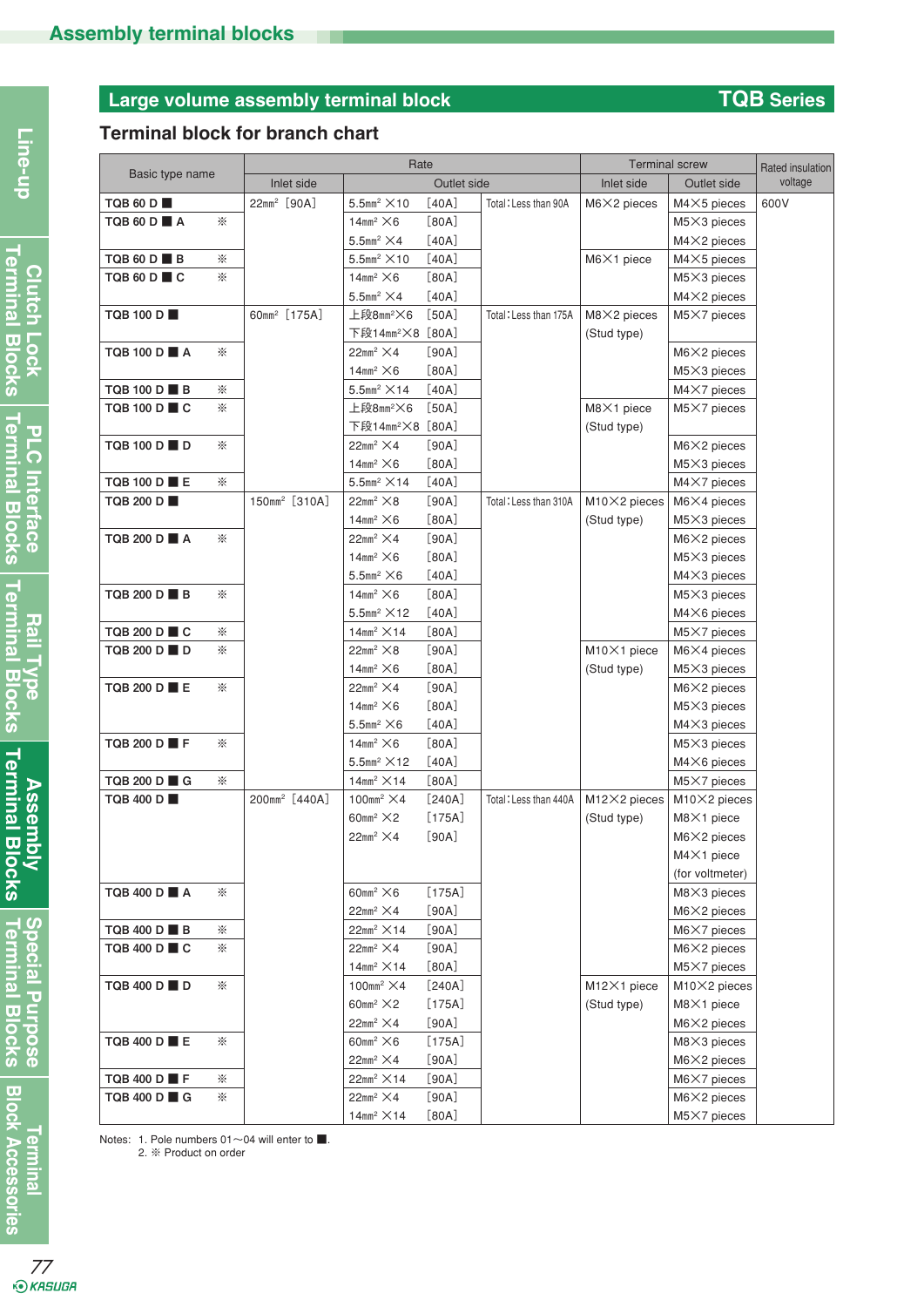# **Large volume assembly terminal block TQB Series**

#### **Terminal block for breaker**

|                               | No. of |                  | External dimensions (mm) | General mass |    |                |     |
|-------------------------------|--------|------------------|--------------------------|--------------|----|----------------|-----|
| Application                   | pins   | Type name        | A                        | B            | C  | Terminal pitch | (g) |
| 1600V                         | 2      | <b>TQB60L02</b>  | 50                       | 72.5         | 57 | 25             | 132 |
| 22mm <sup>2</sup> [90A] M6    | 3      | <b>TQB60L03</b>  | 75                       |              |    |                | 198 |
| For 60AF                      | 4      | <b>TQB60L04</b>  | 100                      |              |    |                | 264 |
| 1600V                         | 2      | <b>TQB100L02</b> | 60                       | 83.5         | 61 | 30             | 246 |
| 60mm <sup>2</sup> [175A] M8   | 3      | <b>TQB100L03</b> | 90                       |              |    |                | 369 |
| For 100AF                     | 4      | <b>TQB100L04</b> | 120                      |              |    |                | 492 |
| 1600V                         | 2      | <b>TQB200L02</b> | 70                       | 120          | 66 | 35             | 462 |
| 150mm <sup>2</sup> [310A] M10 | 3      | <b>TQB200L03</b> | 105                      |              |    |                | 693 |
| For 225AF and 250AF           | 4      | <b>TQB200L04</b> | 140                      |              |    |                | 924 |







**Terminal block for breaker**

# **Terminal block for relay**

|                                                   | No. of |                 | External dimensions (mm) | General mass |               |                |      |
|---------------------------------------------------|--------|-----------------|--------------------------|--------------|---------------|----------------|------|
| Application                                       | pins   | Type name       | A                        | B            | $\mathcal{C}$ | Terminal pitch | (g)  |
| 600V                                              | 2      | <b>TQB6002</b>  | 50                       | 72.5         | 57            | 25             | 122  |
| $[90A]$ M <sub>6</sub><br>$22$ mm <sup>2</sup>    | 3      | <b>TQB6003</b>  | 75                       |              |               |                | 183  |
|                                                   | 4      | <b>TQB6004</b>  | 100                      |              |               |                | 244  |
| 600V                                              | 2      | <b>TQB10002</b> | 60                       | 83.5         | 61            | 30             | 262  |
| 60mm <sup>2</sup> [175A] M8                       | 3      | TQB10003        | 90                       |              |               |                | 393  |
|                                                   | 4      | <b>TQB10004</b> | 120                      |              |               |                | 524  |
| 600V                                              | 2      | TQB200 02       | 70                       | 120          | 66            | 35             | 492  |
| $[310A]$ M <sub>10</sub><br>$150$ mm <sup>2</sup> | 3      | TQB200 03       | 105                      |              |               |                | 738  |
|                                                   | 4      | TQB200 04       | 140                      |              |               |                | 984  |
| 600V                                              | 2      | TQB400 02       | 112                      | 150          | 100           | 56             | 1036 |
| $[440A]$ M <sub>12</sub><br>$200$ mm <sup>2</sup> | 3      | TQB400 03       | 168                      |              |               |                | 1554 |
|                                                   | 4      | TQB400 04       | 224                      |              |               |                | 2072 |





**Terminal block for relay**

#### **Rating when the product is used as UL certified part**

|             | UL standard (UL1059)                                            |     |     |                             |         |                          |  |  |  |
|-------------|-----------------------------------------------------------------|-----|-----|-----------------------------|---------|--------------------------|--|--|--|
| Type        | Rated<br>Rated<br>Type name<br>voltage<br>current<br>(V)<br>(A) |     |     | Applicable wire<br>AWG Note | FW Note | <b>Tightening torque</b> |  |  |  |
| for breaker | TQB60L                                                          | 600 | 85  | AWG 10 to 4                 |         | $4N \cdot m$             |  |  |  |
|             | <b>TQB100L</b>                                                  | 600 | 130 | AWG 8 to 1                  |         | $8N \cdot m$             |  |  |  |
|             | <b>TQB200L</b>                                                  | 600 | 230 | AWG 1/0 to 4/0              |         | $15N \cdot m$            |  |  |  |
| for relay   | TQB60                                                           | 600 | 85  | AWG 10 to 4                 |         | $4N \cdot m$             |  |  |  |
|             | <b>TQB100</b>                                                   | 600 | 130 | AWG 8 to 1                  |         | $8N \cdot m$             |  |  |  |
|             | <b>TQB200</b>                                                   | 600 | 230 | AWG 1/0 to 4/0              |         | $15N \cdot m$            |  |  |  |
|             | <b>TQB400</b>                                                   | 600 | 335 | $350 \sim 400$ kcmil        |         | $25N \cdot m$            |  |  |  |

Notes: 1. Please use crimp contacts of UL standard products.

2. FW1: Factory wiring

*<u><b>Termina</u>* 

**Block Accessories** 

**Assembly Terminal Blocks**

**Assembly<br>Terminal Blocks** 

**Terminal Blocks Special Purpose**

 $\overline{a}$  $rac{1}{2}$ **\$ 8** 

Special Purpo

Terminal